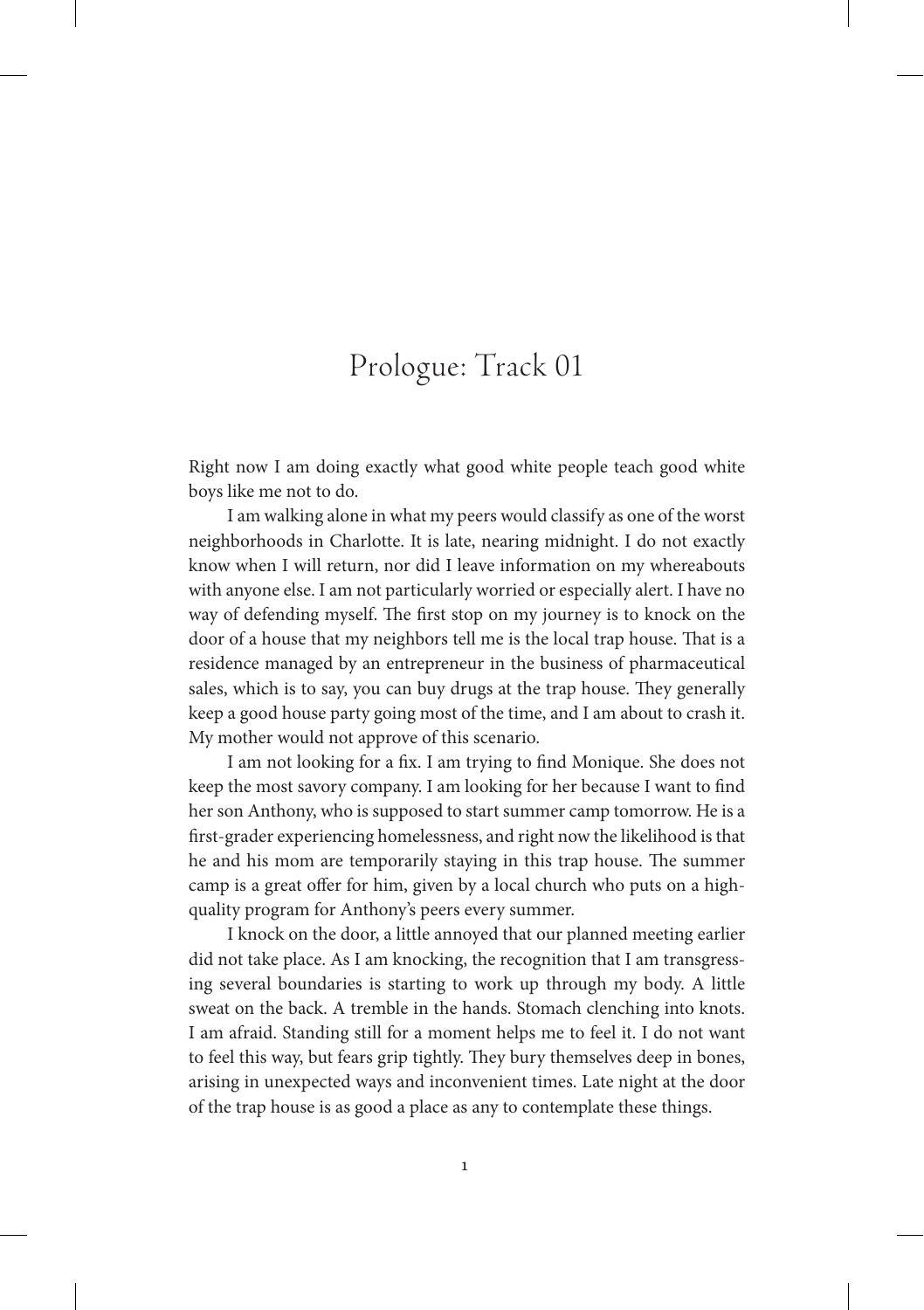There's not long to reflect. The door opens, and the guy on the other side looks back from under his flat-brimmed hat, pulled down to his eyebrows. His eyes are barely visible, but they register some fear also. I am not what he expected to see.

A gentle thickening of the Southern accent can help soften tense moments, something Southerners learn just by drinking the water here. It happens automatically, without planning or thought. "Hey man. I'm sorry to be interruptin' you this late. I'm lookin' for Monique, and I heard she might be 'round here at the moment." I have no idea how the doorman receives my stretched-out drawl. It comforts me, though.

To my surprise, he invites me in. I did not expect a welcome. I thought I may be perceived as a nuisance, or suspected as a cop ready to break up the business. "I don't know who that is," in reference to Monique, seemed to be a likely response, something to protect everyone. The best case scenario I imagined just a moment ago is that I would be left on the porch, and she would come outside. But now I am inside.

I guess every trap house proprietor has a unique style of decoration. Perhaps a sparse minimalism. Maybe shabby chic, or cool modernism. This particular one chose to go for the frat house look. The featured piece is a couch that looks to have made several laps through the secondhand store. Michael Jordan sails mid-flight above the couch. He glides over two young men staring at the flat screen across the room, choreographing its millions of pixels into a virtual football game. There is a recycle bin full of beer cans. Eco-friendly drug dealers—who knew? The lights are dim, the curtains drawn, and the noise of a rowdy card game spills in from the next room.

It all looks surprisingly fun. And it seems so normal—young adults up late playing video games and drinking cheap beer. This scene inspires fear? The house has a reputation for trouble, but there is none of that at the moment. My stomach has not unknotted itself all the way yet, but I am settling in and have decided that if someone offers me one of those beers, I'll take it.

My host walks to the back of the house, grasping the back of his jeans with his right hand as he goes to hold his pants onto his slim frame. He knocks on the back bedroom door while I lean against the front wall taking it all in. He waits, knocks again, and then finally stops being patient and just opens the door to interrupt. The folks in the room are loud, so he shouts over them, "Monique!"

Into the silence that follows, he says, "There's a white man at the door to see you."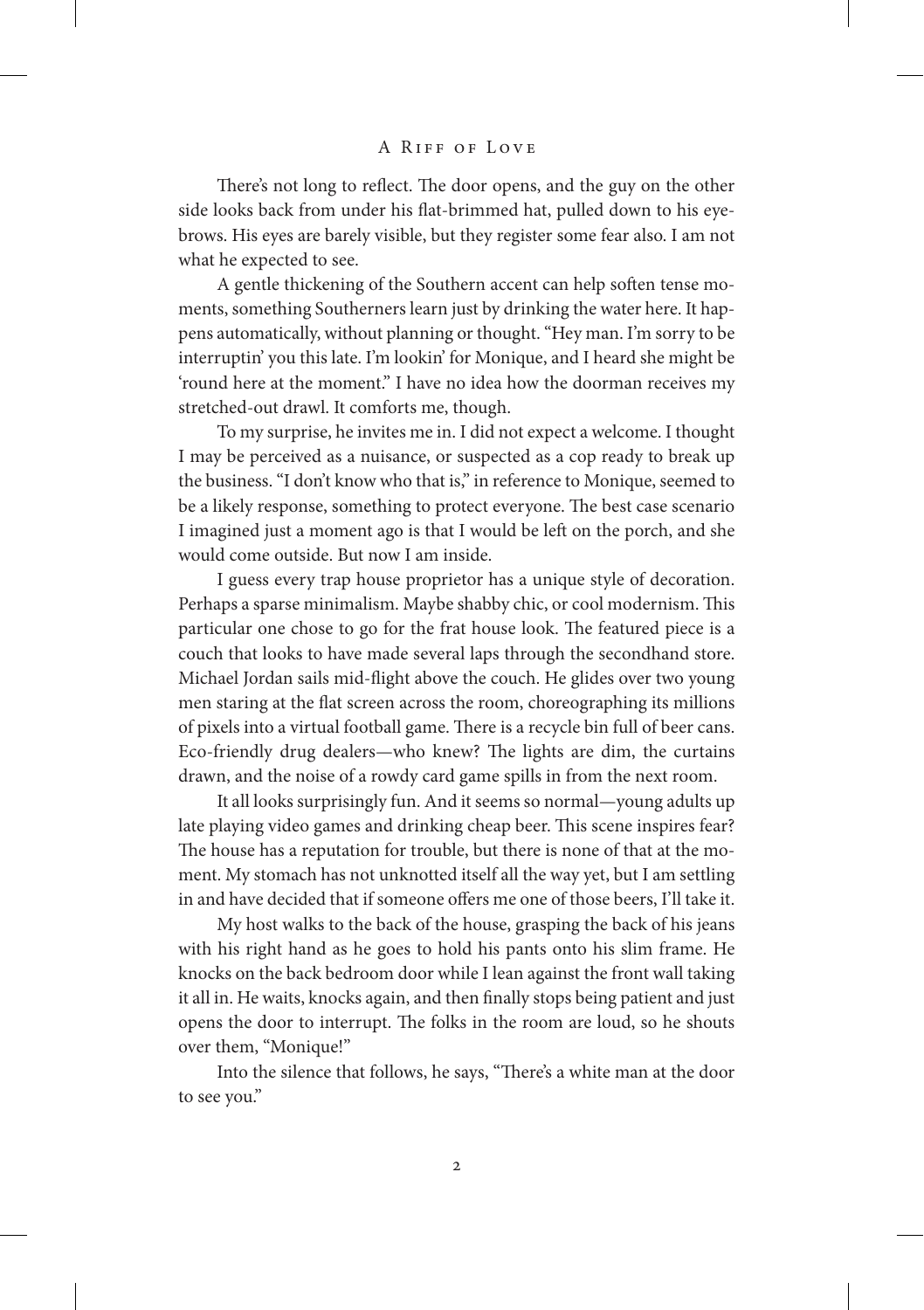#### PROLOGUE: TRACK 01

There's that knot in my stomach again. Tighter this time. The back of my t-shirt is getting wet.

In the world I'm from, we don't say things like "white man." White is normative. It can safely be assumed. Whiteness need not be spoken. No—it ought not be spoken. Calling me a white man is not only unnecessary, it is plain old impolite. To my ears, modifiers about race are only needed when a non-white person is involved. There are Black-owned businesses, Black churches, Latino credit unions, Asian restaurants, the "ethnic" foods aisle at the grocery store, and so on, but nothing gets labelled "white." It is assumed that white is regular, normal even. The code is clear, although the specifics of it are unwritten. Whiteness should not be named. Unless, of course, one is looking to create a scene. Which is what I have here now.

Hearing "white" sends all my discomfort rushing back. I am transgressing boundaries to be in this space. All of my racial assumptions come with me, though I do not yet know about many of them. I assume a reasonable measure of safety, a safety partly assured by my whiteness. The wellknown barrier that stands guard around this space is insufficient to keep me on the outside. To knock on the door is an opportunity I am entitled to, despite the fact that many of my neighbors would not dare attempt it. I bring my whole self when I knock on that door, even though there is a lot of myself I do not know about. I'm learning now.

"White." It sounds so aggressive when he says it. I wonder if this was a good idea after all, to come here and have my fragility shattered. I'm just trying to do good. But this young man, so that everybody can hear it, has named for me the obvious thing that I am hoping no one will notice. Somehow I wanted my whiteness to be the miracle salve for all racial discomfort—everybody be calm, there's a white guy here! I hold a near-religious belief that it is powerful enough both not to be noticed, and at the same time to be the reassurance of the benevolence of the universe.

I have crossed barriers to get here. My host is doing the same in return. He has stepped across one of my boundaries—one I have never been confronted with in this manner, one I scarcely knew I had. We are encountering one another in an unusual and vulnerable way. The trap house seems like a fortress from the outside. It is a place of danger. There are drugs. Word on the street is that there are guns as well. One does not just carelessly knock on the door. The house inspires fear around the neighborhood. No one knows what may be happening inside.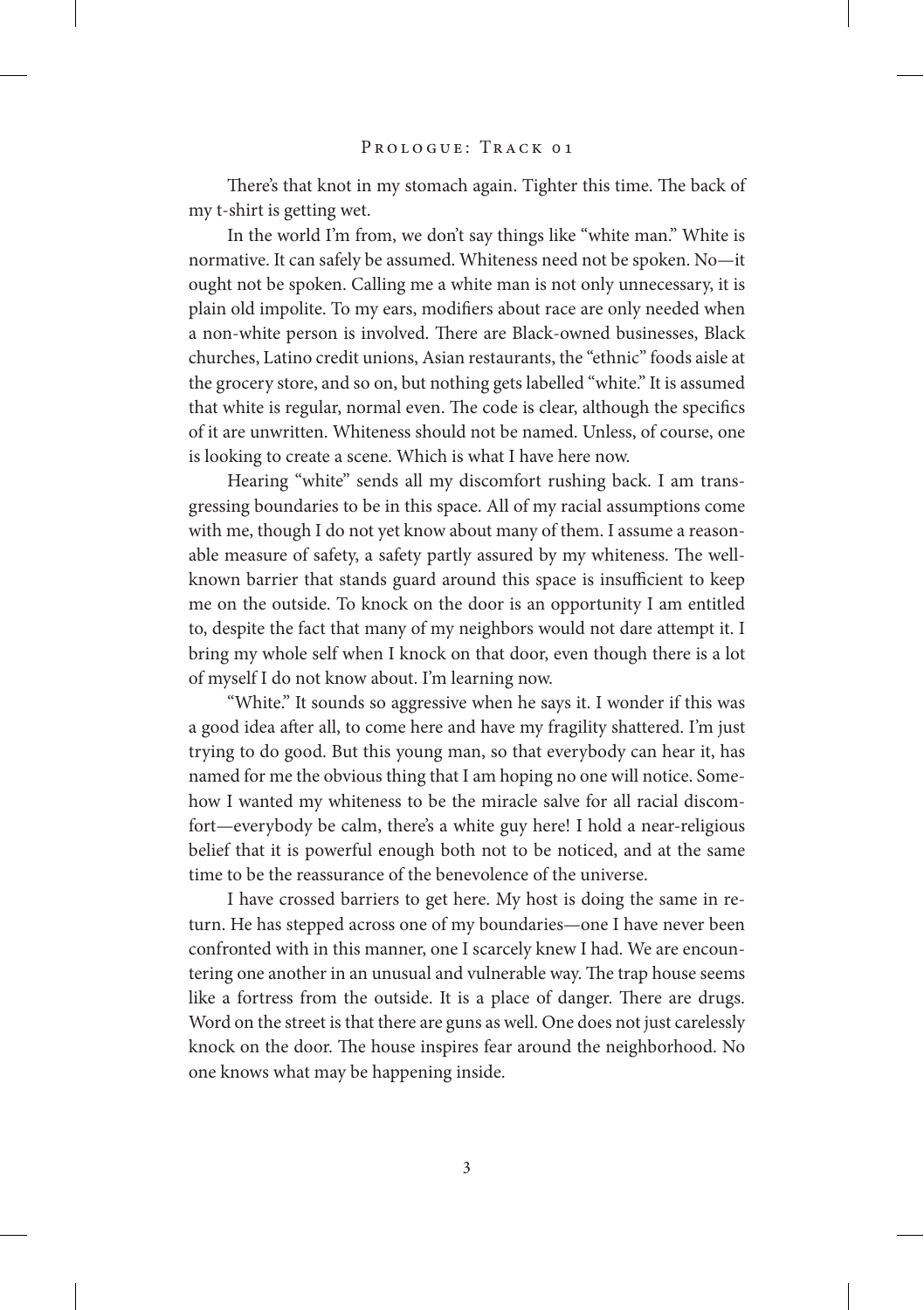Now I am seeing the chinks in the armor. This place is vulnerable, and my presence is heightening the feeling of vulnerability. These people are outcasts of society. Some are homeless and are being taken in. Many have gone through the humiliation of arrest and prosecution, their bodies being taken from them and warehoused in undesirable places. They have been controlled, treated as menaces. With records and rap sheets, only illicit work and under-the-table odd jobs remain as reasonable options. Why not go into sales? There is at least the illusion of safety in this house, and if not safety then a chance to forget for a little while. I am disturbing a refuge of the heavy-laden.

I am scared and wondering whether this was the right idea. He is scared and wondering whether I will be bringing this gathering to a halt. We are acting out a drama that has been happening on this land since my ancestors first brought his ancestors here by kidnapping and rape and murder. Our bodies know this even if our minds cannot speak it. We have our parts memorized without anyone ever passing out the script. For my part, the fear of Blackness comes silently—not by nature, but by wordless teaching. No one ever told me to perceive danger in dark skin, but all my people learn the lesson and pass the test. The idea that a house party is dangerous never crossed my mind in my lily-white college. In a Black neighborhood, I suppose it to be one step from a riot.

My host has learned the script as well, though likely for him by personal experience and not surreptitious rumor. He is afraid that I may be a cop, or that I might call the cops, or that my invasion of this space is an initial step towards his eventual displacement from it by the mysterious forces of The Market. His fears are well-founded, learned through generations of experience. We are performing a drama that we did not choose, that we cannot escape. And so here we stand, afraid. We can do no other.

Trap house. Midnight. *There's a white man here to see you.*

And then Victor, a neighbor and friend who I have known for a year or so, steps away from the card game and into the front room to see who the strange white man is. He finishes swallowing his most recent sip of beer, and shouts to the back of the house, "That's not a white man. That's Brother Greg."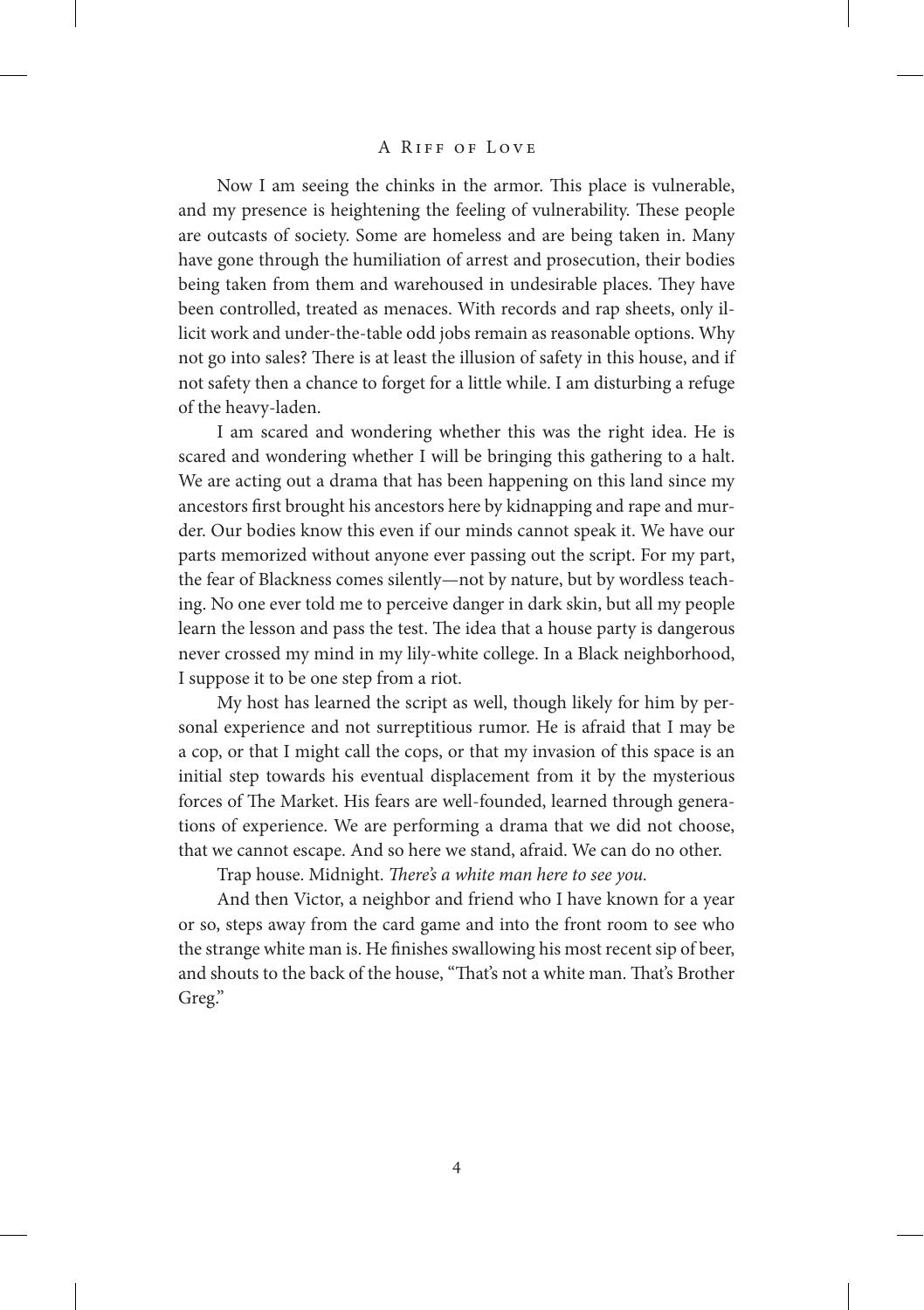### 2

# Thriving from a Riff<sup>1</sup>

A RIFF IS A small piece of musical information. It is a few notes, perhaps four or five, not quite long enough to be a melody, but it is at least the beginning of one. A riff is the essence of the full melody, the foundation from which a whole work is constructed.

Imagine a riff this way: The club is packed in 1930s Kansas City, home of the Count Basie Orchestra. Basie walks onto stage and strikes up the band. The bass walks, pulling out each beat on strings. The drums clanga-lang, snare, tom, and hi-hat each doing their job. Basie sits down at the piano. He plays a riff—just a couple of notes—and looks over at the sax section. All five of them repeat it, first in unison, and then harmonizing it among themselves. The rhythm section keeps burning underneath, the drummer sizzling on the hi-hat to drive the band. The saxes keep playing the riff, holding onto the figure like a monk holds a prayer, examining each syllable. As its beauty is revealed, it starts working up into the feet of the dancers.

Basie plays another riff on the keyboard, this one in counterpoint to the first. The trombones grab it as it comes by, sliding into the groove with the second riff. The saxes call, the bones answer. Folks are getting partnered up now. The rumble of the bass is moving up past their feet, into their legs and overtaking their hips. Basie does it once more, this time for the trumpets. They glide over the top, decorating, highlighting, tying together the

<sup>1.</sup> Charlie Parker and the Be-Bop Boys. "Thriving from a Riff" is a classic Charlie Parker tune built on the chord progression of George Gershwin's "I Got Rhythm." It is also called "Anthropology."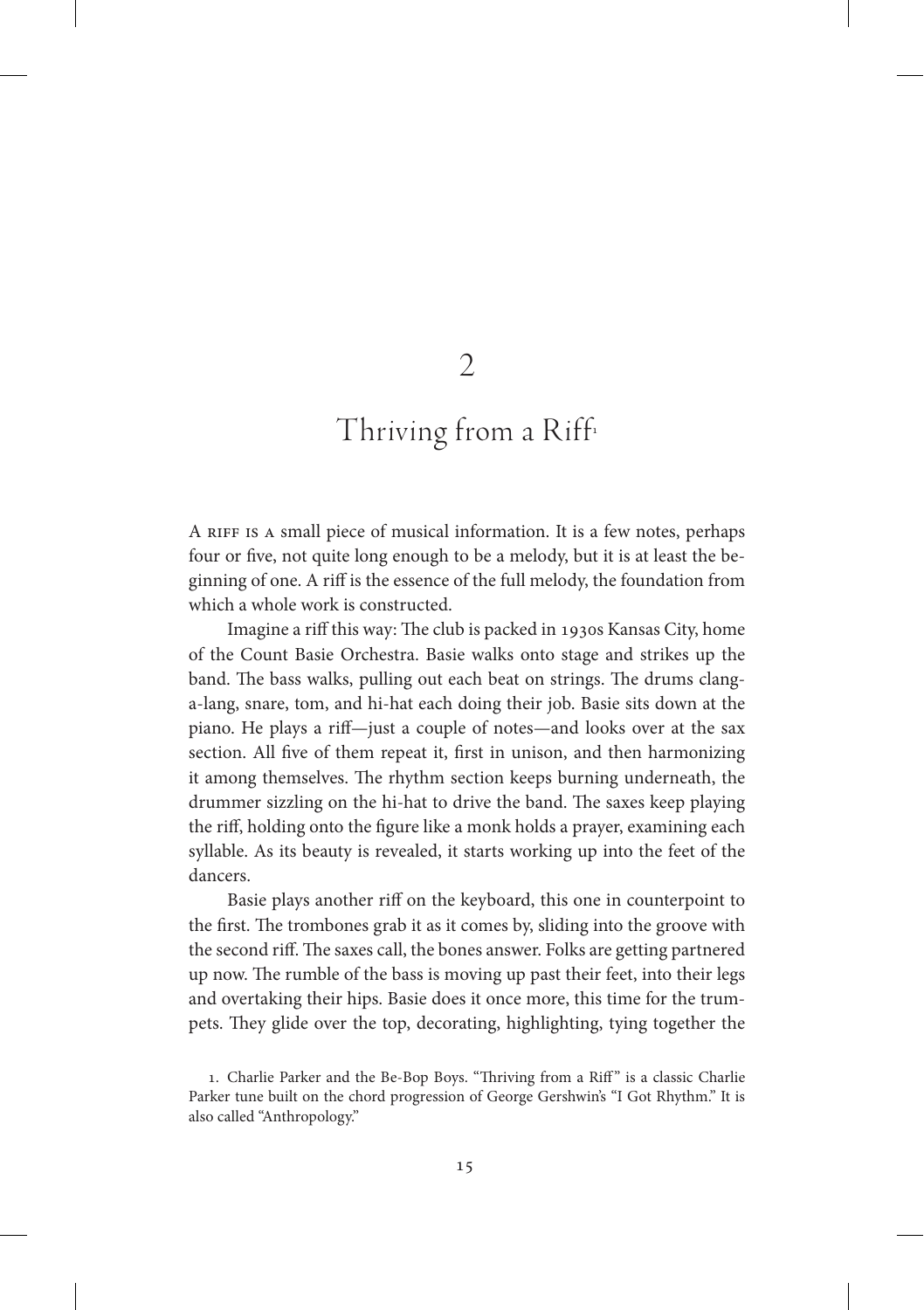whole. The horn sections work together as a three-in-one. They are slowly building, building, building a crescendo that seizes the soul. Each player does his part, riding the riffs with energy and precision.

Soon the whole joint is jumping. Dance floor packed, sweat pouring, Basie jumps up and points at Prez. The star sax player takes off, building from the riffs a symphony of energy and beauty. Everybody in the building, from the bandstand to the dance floor, the bartender to the doorman, gets worked into a frenzy. One shouts. Another moans when Prez hits a blue note—that's the one that tugs on the ears and rouses the conscience, the one that elicits a moan too deep for words when it hits the soul. The vibration of the bass pulsates through the floor, up through shoes and feet and shoulders and head. The drums send out an ancient call that resonates within the bones, a call so deep that it can only be answered by the hips. Prez soars above and swoops down within, growling and moaning and drawing it all upward to the sky.

When Basie's band is swinging like this, there are no words for it. You feel it with your body. You let it settle into your soul. It works on your insides, nestles in your bones, gets you from way down deep. And it all starts with a riff.

Here in Enderly Park, just two miles from the central square of Charlotte, it often seems like a riff is about all most people have. The money almost always runs out before the month does. Improvising on just the barest amount of resources is a standard life skill. One place to watch this skill come alive is in the kitchen. Freddie and Michelle are masters of this. I have walked into their house many times to see that the fridge is mostly empty. There are few cans stored on the cabinet shelves, which lack doors thanks to a lazy landlord. Their need is visible to all, but this does not stop them from offering an invitation to supper, nor does it stop the meal at their house from becoming a bounty of delight.

Freddie and Michelle like to entertain when they can. They throw big birthday parties for their kids, and every child within three blocks joins the fun. At holidays, lots of extended family come for big cookouts. Every once in a while they wind up needing to throw a rent party. These are the most entertaining. They feature a sound system and a neighbor trying to DJ. The adult beverages flow. The rules of decorum required of a child's birthday party are suspended—for Freddie, they are most always suspended—and things get a little rowdy.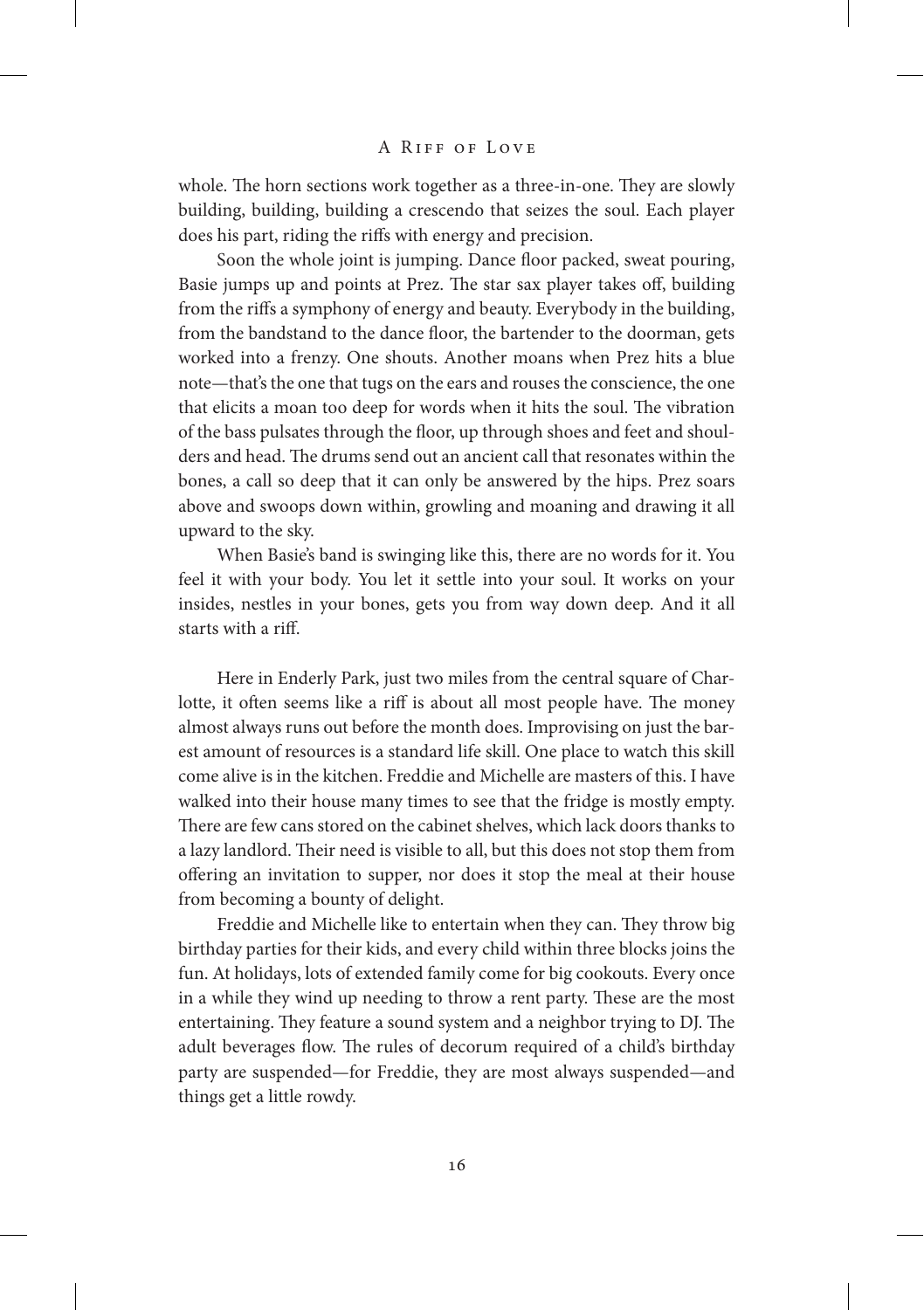Freddie's dream is to be a comic and a comedy promoter. It is more than a little late for him to get started on that career. The rent party gives him a chance to try his act out. He features himself and whoever else he can coerce or cajole into trying an amateur comedy set. These are excruciating to sit through, which also makes them endearing. The difference between being humorous in real life and being funny behind a microphone is profound. I did not recognize how different these things were until Freddie asked me to be one of his headliners. I took this as quite an honor and prepared accordingly. With just a couple days notice, I did the best I could to get some material together and practice my set. When the time arrived, my stomach was beginning to churn and my hands trembled. I've played music in front of thousands and preached for some intimidating crowds. I don't get nervous anymore, but this backyard assembly of a few dozen had my knees trembling.

I bombed. Not a single laugh. These folks wanted to laugh, wanted me to do well, and they were tipsy on top of that. If you can't make drunk people laugh, you're pretty bad.

But the rent party was a huge success, and the food was amazing. I have no idea where it came from or how there was enough. Freddie and Michelle cooked it. I know because I saw them do it, and helped them carry it from the kitchen to the picnic table. The fried chicken wings were a business plan unto themselves. On the grill, Freddie elevated a hot dog to a work of art. The potato salad competed with my mother's, which is not a compliment a southern boy easily hands out. There were plenty of cold drinks to keep the party rollicking until the wee hours. A hat got passed a few times, and enough came in for the rent to get paid. Everybody got full and had a good time. But also, everybody knew why we were there, and it was not for a comedy show. The abundance on display at the party was not food and drink, but determination, and prayers, and the hard-won knowledge of how to make something out of nothing.

Just barely getting by, always living in scarcity, is not the same thing as flourishing. Thriving from a riff is possible, but if you only ever have a riff or a morsel or a crumb, the constant struggle of improvising something beautiful from nothing is exhausting. One rent party might be fun. Monthly ones are debilitating. Sitting down to supper nightly with your children and just barely having enough food to keep them satisfied can be an adventure once. Do it night after night and it chisels away at your dignity. Making a big party happen with the help of some friends by digging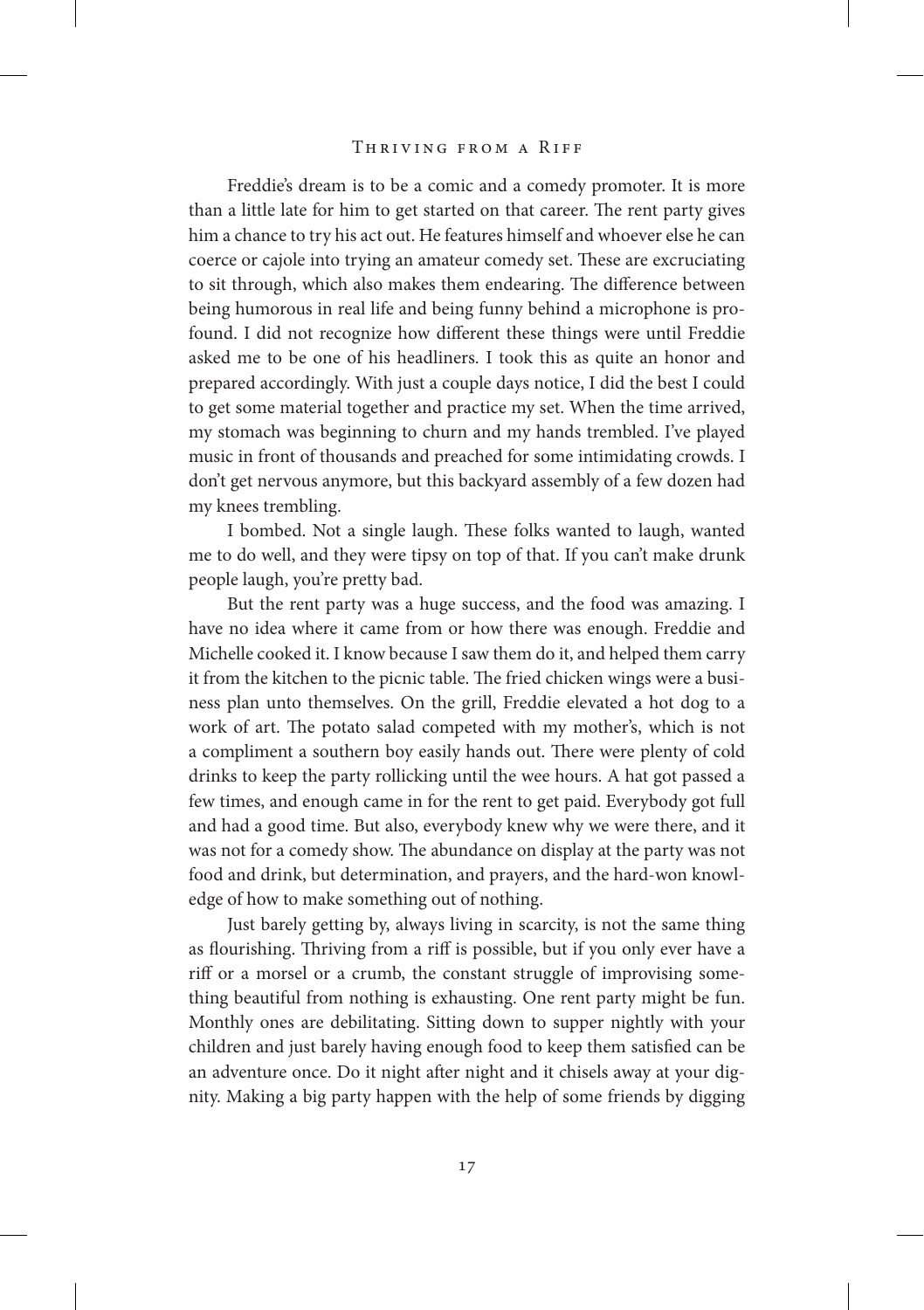deep and praying for a minor miracle is a victory to be celebrated. Relying on your sons' school to feed them twice a day because you cannot afford to is a burden.

One of the miracles of life in Enderly Park is that somehow no one starves or freezes to death. Though there is no oversupply in cupboards, no children go without eating. The calories they consume are often not healthful—indeed they have long-term consequences that take years off the lives of the poor. There are many reasons for this, including both individual choices and public policy that privileges overabundant corn production over growing collards and peas. The decisions for that type of food supply and consumption have a cost to pay later, but in the short-term, there are enough calories for the day. The only reason this works is sharing. Rhizomes of the sharing economy here stretch far and wide. The underground economy of sharing and ensuring the wellbeing of neighbors is alive and active, happening in secret, unpublished ways.

The monetized "sharing economy" has opened up new economic possibilities around the country. Clever entrepreneurs are making fortunes off connecting people with some need with people who will share in exchange. Car-sharing services, ride sharing, bike sharing, home sharing for vacation rentals, co-working spaces—the sharing economy is inciting the imaginations of young and old alike. These are new, exciting business models for some, but in Enderly Park, the sharing economy is simply called "regular life"

"Brother Greg, I'm in a pinch right now. I'm trying to find some money to get my light bill paid."

"What did you spend your paycheck on?"

"Well, I paid my rent, but then my mom needed some help with food, and my neighbor across the street needed to get her phone turned back on. And my other neighbor is having a struggle right now with her bills, and I have to help because I hate to see her kids suffer. So now I'm a little short."

Curtis and I must have had this same conversation twenty-five times. Amazingly, his rent always gets paid, and his lights never seem to get shut off. Curtis never has enough money but somehow he makes things work. This happens because neighbors who have something share it with someone in need. They trust that when they do this, someone else will show similar kindness in their time of need.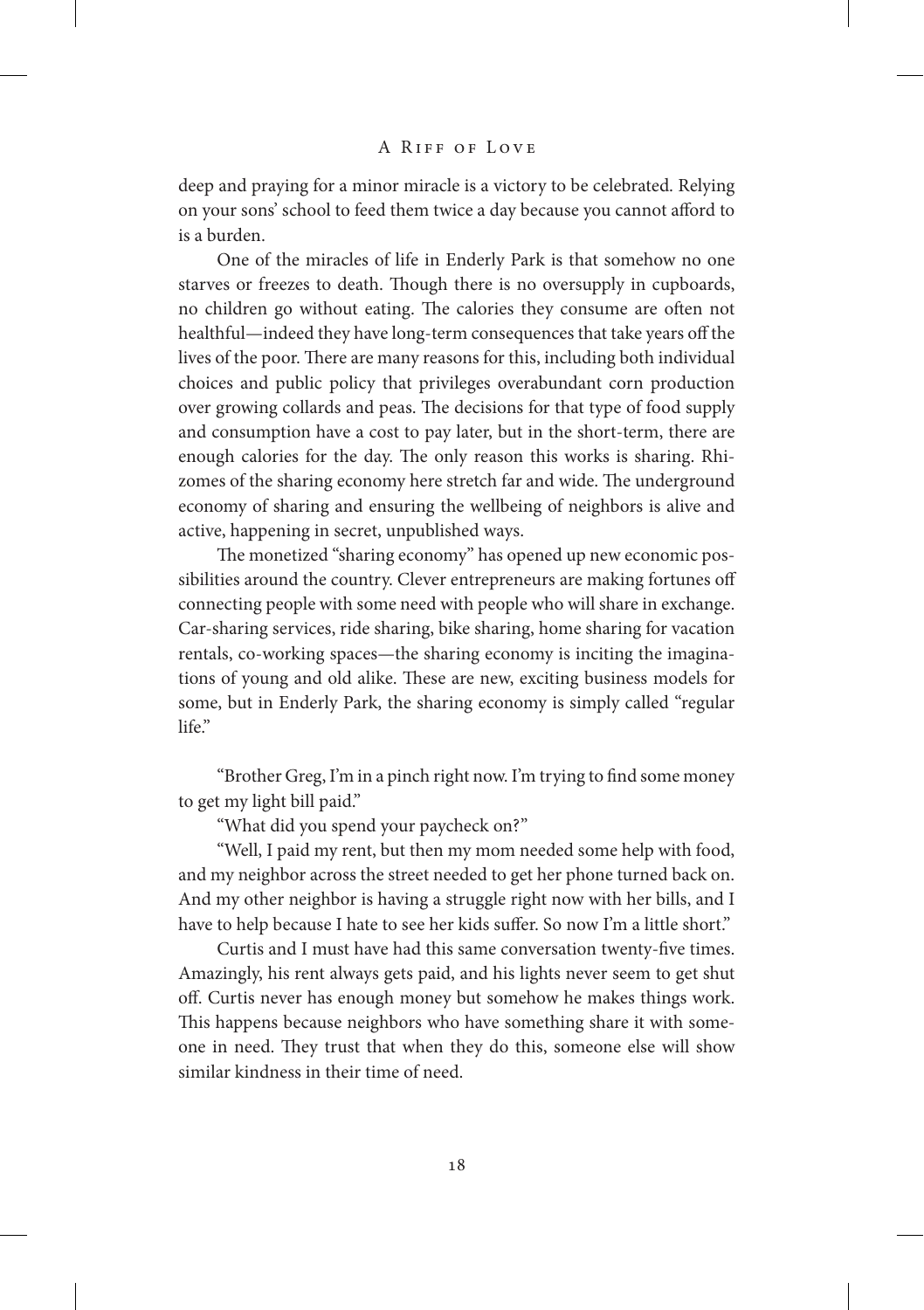Getting by from the kindness of neighbors sometimes fails. Curtis winds up walking through some hard times. When he fails to get the bills paid, the results can be disastrous. Bank fees rob him at a time when every dollar counts. Predatory financial services—check cashing services, private loans, and so on—deepen the financial hole. As the hole gets deeper, temporary relief by way of drugs or alcohol becomes more and more tempting. Eventually, a life falls into chaos.

But even the disastrous is met by another example of the rich hospitality of God through neighbor. Couches and extra beds are always full in Enderly Park, as people host a neighbor in the midst of a hard time. The sharing goes deep. It has consequences. It requires sacrifice. This looks like the wisdom of an ancient way of life. Jesus says, "Give to everyone who begs from you; and do not refuse anyone who wants to borrow from you."<sup>2</sup> The upside-down logic of the gospel is that those whom the world despises because they have too little are near to the heart of God, who shares in their suffering and the joy of their self-emptying.

Curtis lives deeply into the good news in a way that confounds me. He does give to everyone that begs from him. I will gladly lend him some money, but I count the cost. I know that it might pinch my budget a little until he can pay me back. Curtis trusts in the same God who provides just enough for the Israelite journey across the desert into freedom. Simply walking with this God who provides in the desert, who feeds us with himself, results in proximity to the kind of neighbors who enliven the journey, even when the road is steep and dangerous. No other reward is needed outside of the chance to walk in this pilgrim way.

•

#### KNOCKKNOCK. KNOCKKNOCK.

The door flies open.

This how we mark time in our hospitality house. Two quick knocks, and then across the threshold zooms Khalil. He is an alarm clock. Khalil is here? Must be 3:15, and the bus has just dropped kids off.

Khalil is always the first to arrive in the afternoon. He pinballs across the room offering fist bumps, hugs, jokes, grins. He picks up my two boys, a sure way to win the affection of preschoolers. If I'm not paying attention, Khalil may slip them some candy, which seals their bonds forever.

2. Matthew 5:42.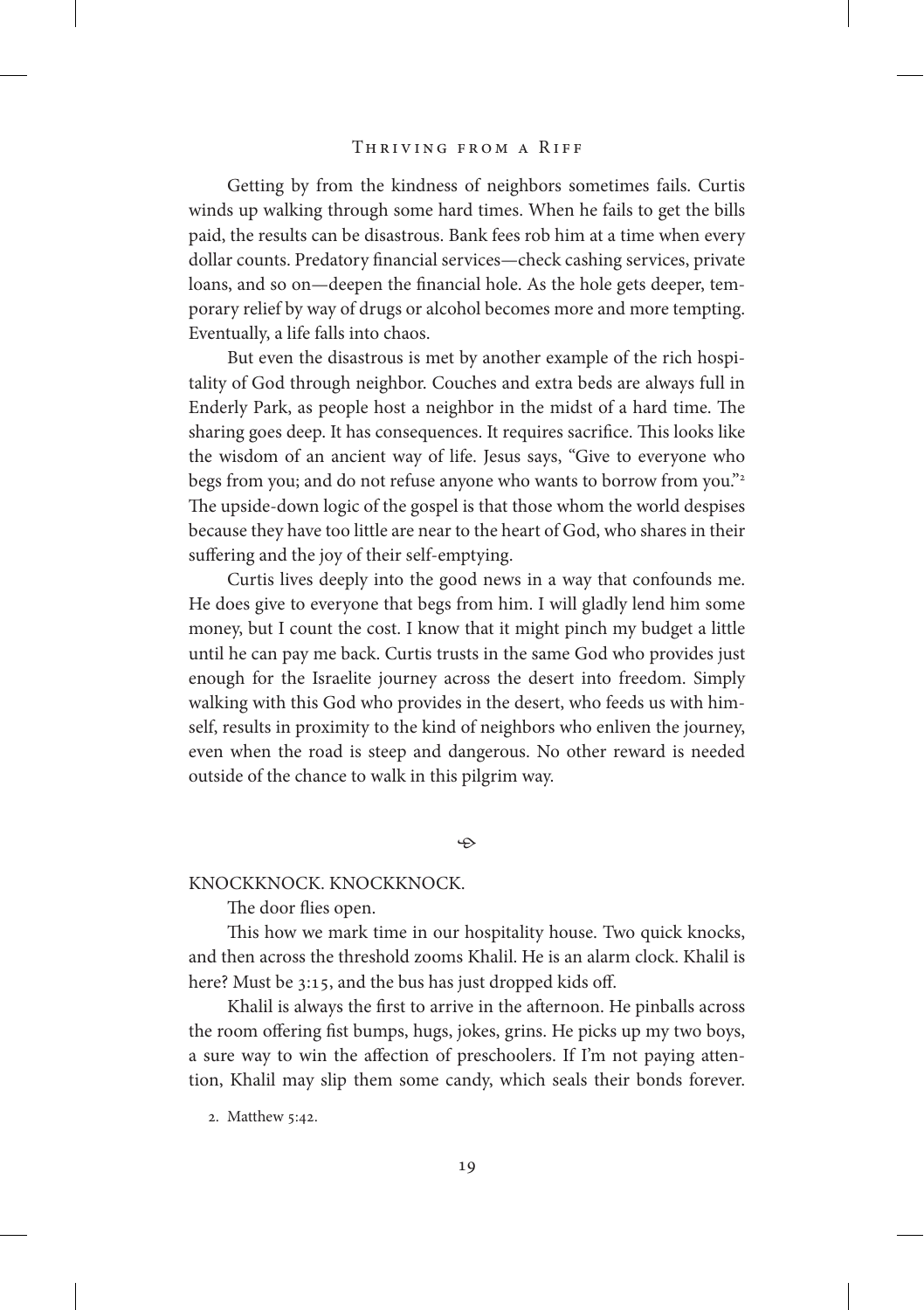For preschoolers, this is the best part of the day. A youth—old enough to admire and young enough to be a friend—showers them with affection. No matter what is happening, the sound of Khalil's voice sends JT and Z running in search of the attention they know he will provide. They are learning friendship, and Khalil is a good teacher. A tag game breaks out, maybe, or a tower of blocks gets constructed. Perhaps we all head outside to toss a football or play in the leaves. Whichever way we bounce, a sense of wonder awaits.

The streets of west Charlotte can be mean. They take our young people and harden them. They grind them down into sharp edges. They steal their imaginations and assault them with trauma after trauma. The streets rob them of the chance to carelessly explore their environment. But Khalil has resisted the meanness so far. He still has his softness, his curiosity, his tenderness. His imagination is big. He still believes he can give birth to his dreams. So many others, at frighteningly young ages, have built tall, thick walls around their psyches and their hearts. Their imaginations are alive, but kept hidden away. They have dreams, but they stop believing that they are the ones who can make them come true. This is a strategy for survival. It is a way of maintaining a sense of security when trauma can be just around the corner, in the form of stop-and-frisk policing, or a person driven to despair who feels the need to rob, or the sight of a domestic dispute taking place on the sidewalk. Anyone subject to these assaults must turn tough quickly, and children learn that soon.

Khalil has maintained a wild-eyed, childlike way of being in the world. I love that about him, and I love that he brings that out in everyone else. The boys engage in his goofy games. He gets them interested in things they would otherwise ignore. Their imaginations break free again. They get silly.

The girls adore him. With his small frame, his playful hair, his voice still high-pitched, he is their kid brother, only if they liked their kid brother. Where it might take weeks or months, even years, for me to see behind the wall with some young people—or to feel like I can fully be myself—with Khalil it is instantaneous. His play begets play. The room is more fun and interesting with him in it. He invites everyone into belonging. This is a gift for which there is no accounting. It is simply to be enjoyed.

Sharing things big and small creates connection. Khalil bubbles over with self-giving generosity. Wherever he goes, he connects with people. Curtis not only offers some hard-earned money to a neighbor, he offers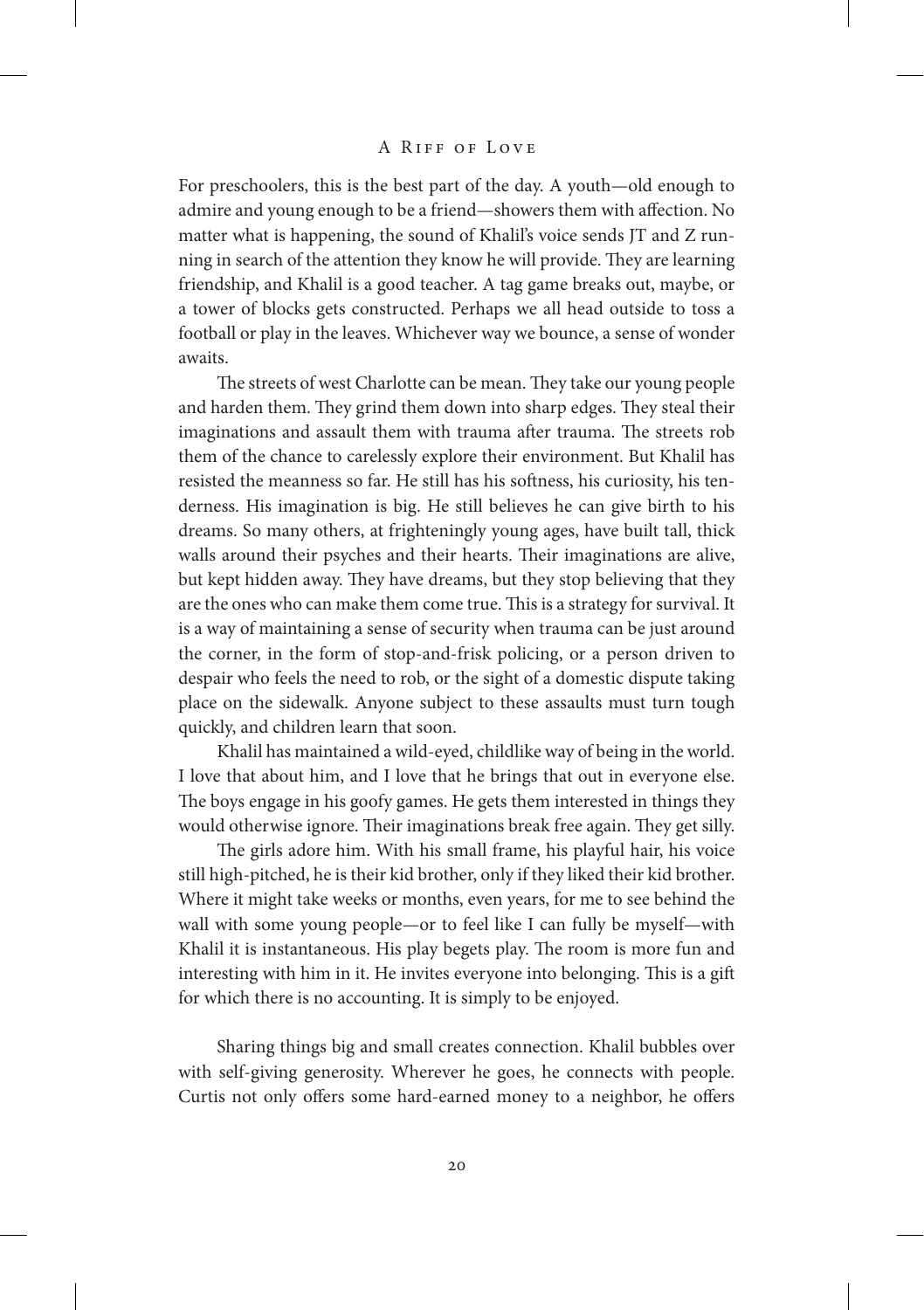a piece of himself through the work he has done, through his desire to be kind to parents who are struggling to make the bills.

In our hospitality house, we have learned that the act of sharing a meal or offering a guest room to a stranger can establish a quick intimacy. We offer the gentle care of another's body by providing protection from the cold and rain. A guest offers a gift in return by doing dishes while I help kids with homework. These are small offerings to one another that quickly build connections. Our bodies and even our homes can be, in Paul's terms, "living sacrifices," acts of worship to God. Some of our best worship experiences are simple acts of kindness in caring for each other's fragile bodies. We make our offerings to a brother or sister in remembrance of Jesus.

Life composed with mutual care and offering ourselves as gifts to one another has a rhythm to it. By sticking around long enough and paying attention, you can learn to fall into that rhythm and find a place in it. Creation teaches rhythm. There are seasons of life—times of want and times of plenty. There is time for the shedding of leaves, time for hibernation, time for new growth, time for producing fruit and harvesting. There are droughts and famines, bumper crops and floods. Households experience this as well. Good news clusters together. Bad news, my neighbors often tell me, comes in threes. The rhythms of bounty and want guide us along, by sunset and sunrise, by birth and death, by anticipating and reflecting.

In Enderly Park, one of the ways injustice shows its face is by the intervals between seasons of want and seasons of plenty. The seasons of plenty tend not to last long—there is so much need. When Curtis has a nice check with some overtime pay in it, it disappears just as quickly as his regular paycheck does. The money keeps moving. The bill collectors keep hounding. The seasons of want can last a mighty long time—the winters turn long and unrelenting. Sharing keeps people going in the short term, but it can drive them to despair in the long term. Even a robust sharing economy, with rhizomes secretly spreading across the neighborhood, cannot cover up a lack of resources. It cannot hide the plain fact that opportunity is scarce here, even as it abounds in places just a mile or two away. No one starves in Enderly Park, but plenty go to bed hungry. Families and friends double up in houses. Someone walks an hour to and from work to save on bus fare. Medicines get prioritized, some of them having to go unpurchased, whatever the consequence. There is nothing romantic about living from a riff. Neighbors say it this way: *The struggle is real.*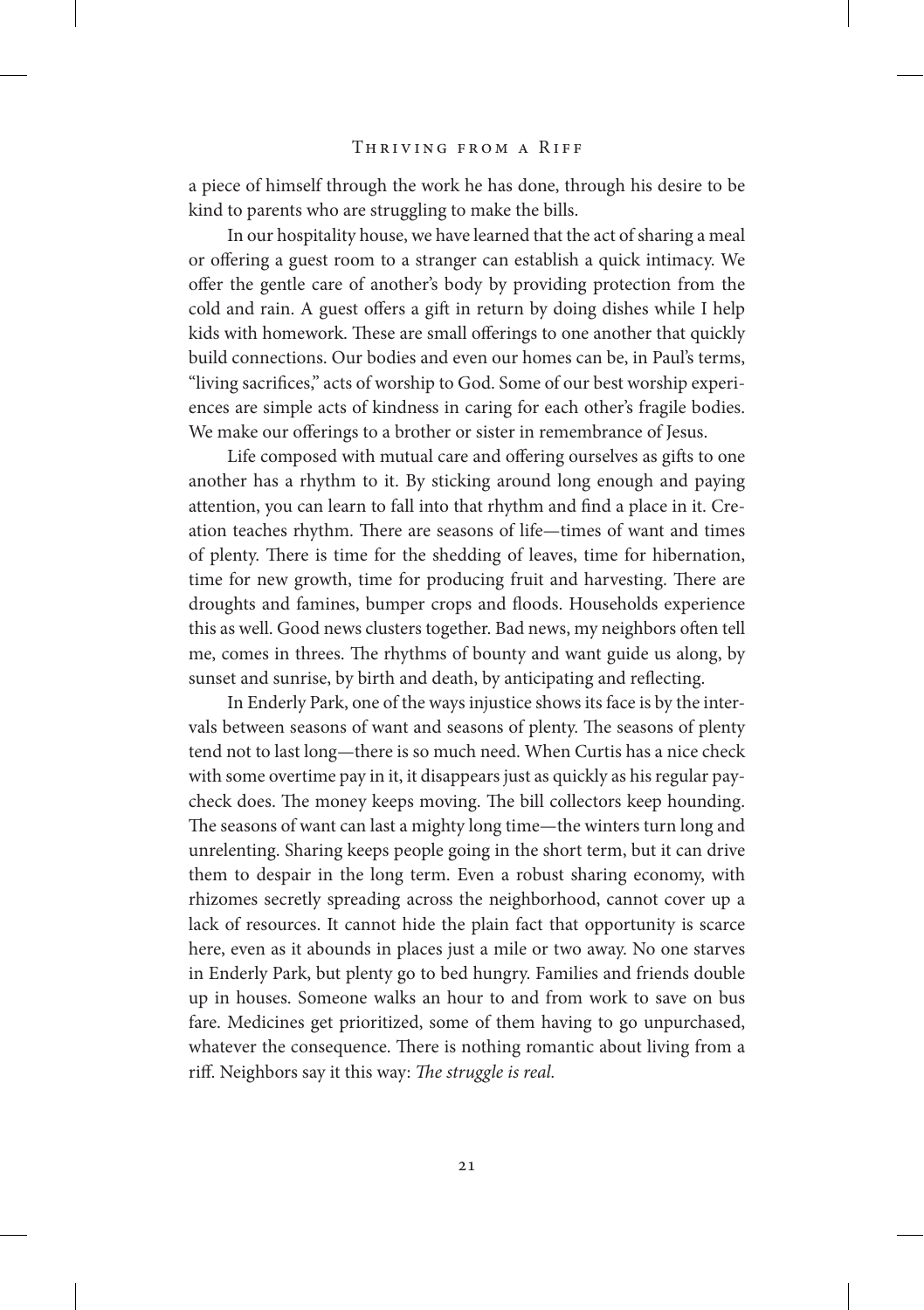The struggle *is* real, and it has real and sometimes dire consequences. It takes lives from families. The Charlotte city government publishes detailed demographic data every two years about every neighborhood in the city. Those figures say that in Charlotte as a whole, the average age of death is 72 years. In Enderly Park, it is 62 years. Which means that on multiple fronts, poverty is killing my neighbors. They are dying because of the difficulty of accessing consistent health care. Exposure to toxic environmental factors is higher here. The greater difficulty of accessing fresh food, coupled with the relative cheapness of processed calories, leads to increased risk of diabetes and heart disease. Violence takes people away too soon.

"The struggle" costs my neighbors, on average, about ten years of life. That is a decade of loving your grandchildren, of singing and painting, of cooking for your family, of making love to your spouse. A decade of watching the sky explode with color during the fall. Ten opportunities to anticipate the first tomato from the garden or to light candles for visitors at Christmas.

To see in clearer detail what opportunities are lost in those missing years, or how the gift of years is made beautiful through riffs—a visit on a neighbor's porch or the sound of children jumping into piles of leaves—requires proximity. By being close enough to notice, by sticking around and paying attention, the beauty of Enderly Park begins to seize anyone with eyes to see. The crepe myrtles in flower are like pom-poms lining the street, cheering on neighbors as they head to work and school. The old house with chipping paint and sagging porch looks wise, as though it could tell stories to illumine the world.

Most neighbors here are poor, but contrary to the recent American characterizations of poor folks as static, unchanging, pitiable characters, poor people live fascinating and complex lives. They are not problems to be solved or objects to whom to offer charity. They are the subjects of their own stories, the authors of their own liberation. My neighbors are God's people, full of beauty and goodness, comprised of interesting contradictions and peculiar brokenness. They live close to the heart of Jesus.

Those like me, who grew up with access to power and privilege by the simple fact of our whiteness, can have a hard time imagining the complex beauty of such a place, where almost everyone is poor, and almost everyone is African-American. But we know and celebrate and consume the music of the people with those complex and beautiful stories. Almost all American popular music has roots that can be traced back to Congo Square in New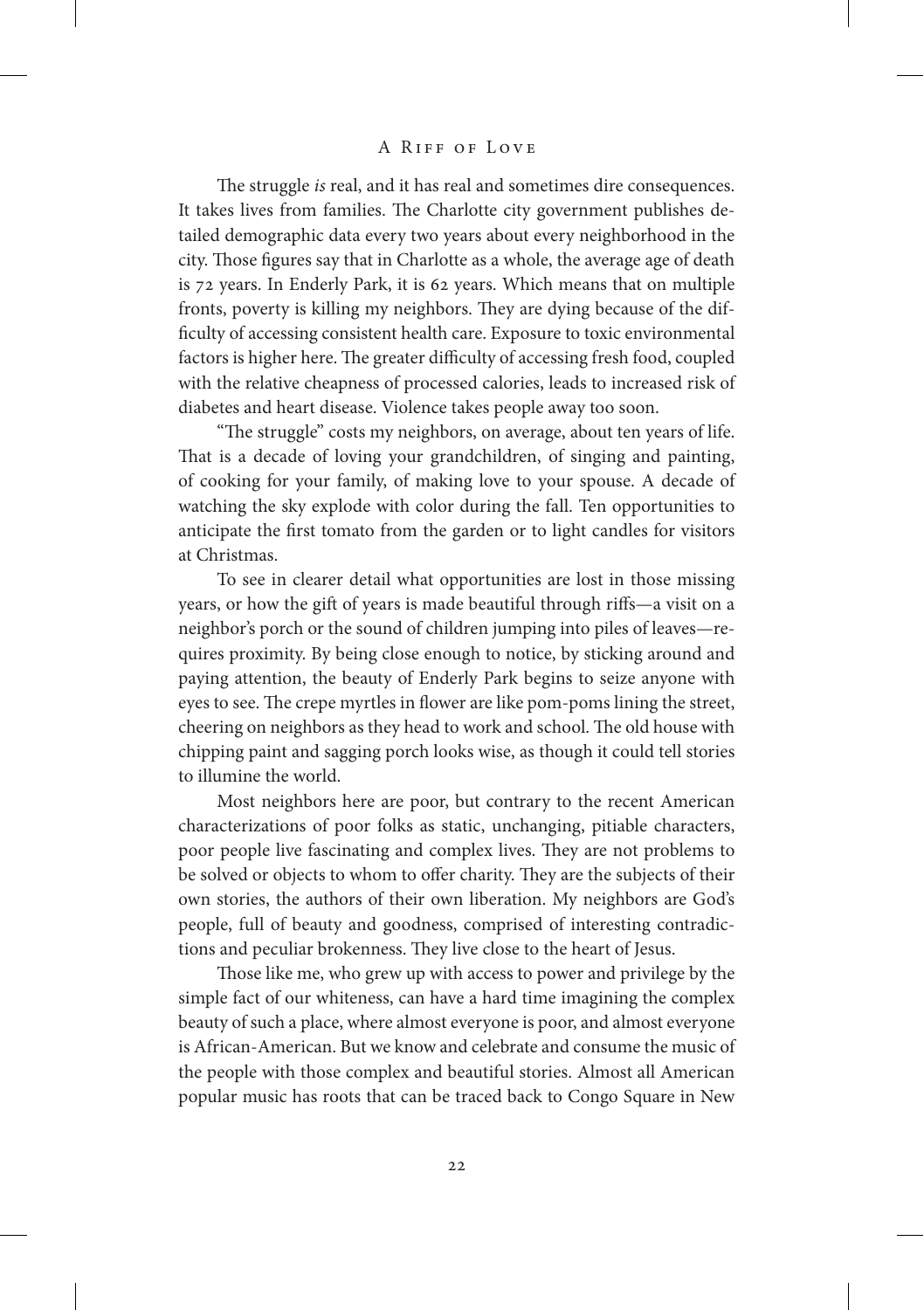Orleans, where enslaved people would gather on Sundays to remember and build the cultures threatened Monday through Saturday by their captors and their captivity. One of the musical traditions that eventually grew from that culture-building is the Blues. The Blues tradition builds meaning in a world where the hard times just won't quit.

The Blues is music, but it is not just music. It is a way of approaching life. It is a tradition that is passed down in storytelling, in music, in preaching, in the ways that bodies move and encounter one another. When regular old sense just won't do, Blues sense constructs meaning in the cruel world. The blue notes capture what Paul calls "moans too deep for words."

There is a rhythm of life, molded by the Blues, that dances across the sidewalks of Enderly Park, vibrating through the blocks and coloring both the days and the nights. Especially the nights. The streets dance with melodies composed with shades of soul and hip-hop and gospel. Life teems with joy and laughter, with rage and determination, with love and leisure. You hear it all just by stepping outside. The living is sensuous and lyrical, a teasing dance that draws you into its charms. The Blues has always been a strategy for coaxing beauty out of hard times. It is a tradition from a specific people with a particular story, but it says something universal.

In the middle-aged man walking to the corner store, you see the Blues incarnated. He is tired after a hard day's work. His body aches from a day's labor, so he moves slow. He gets there when he gets there. But though he is worn, he carries resilience in him. His back is not bowed, though his boss is too demanding, nor is his spirit cast down, though the rent man keeps meddling around. He strides with cool, walking to a rhythm only he hears but everyone sees. The Blues has taken up residence in his body. Even if you can't name it, you know it.

Echoes of drums are in his body, but not just there—they are everywhere. Teen boys beat on furniture. A car stereo rattles the whole frame of its vehicle. A church choir rehearses with the doors open, and heaven fills the streets. Heaven sounds like a clap and a stomp and a tambourine, always the sound of skin stretched over a frame, any available frame, the skin taut though worn. Flesh on flesh, shoe pounding floor, air rushing through throat—the sounds call out the ancient, bone-deep secret that this is what home sounds like. Here is an age-old reminder of who we all are. Even those like me, whose bodies have long forgotten the distant call of the drum, begin to feel the vibrations pulsing, bumping, aligning with heart,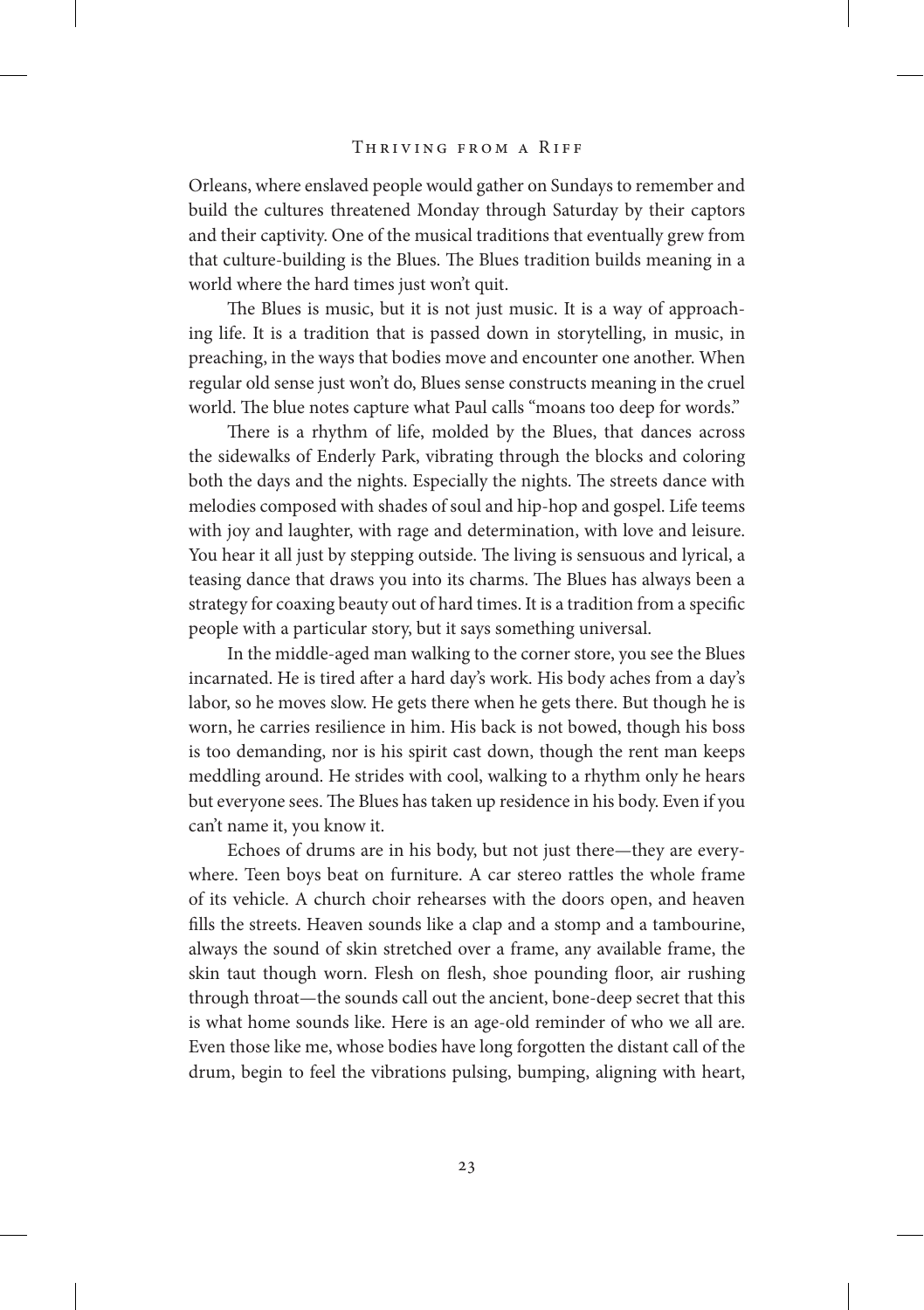feet, hips, echoing around to long-forgotten places within. The struggle is real. The blues is real-er.

So have there always been riffs of drum and melody to nourish the resistance, to straighten the spine for what is to come. In the hush-harbor, enslaved people sang a simple song with deep theology: "O Mary, don't you weep, don't you mourn—Pharaoh's army got drowned-ed." In face of trials and want, a little riff will do. A song ushers in a new world. KnockKnock. ThumpThump. Rat-a-tat-rat-a-tat. The rhythms of the heavens rupture the world.

Songs build worlds. They educate, inspire, and create cultural identification. Music binds tribes together. It tells a people's story. But people cannot eat songs. Songs may nourish movements, but bodies need fruits and vegetables. In Enderly Park, the need for basics—food, warm clothing, decent shoes, quality shelter—is on display right alongside the resilience and creativity that keeps people singing their lives. In a place where it often seems there are too few meals, still there is enough. There could be more, and probably should be more, but because a spirit of abundance lives here, there is enough. The thriving of a neighborhood begins from within—by mutual care, by recognizing and naming gifts, and by neighbors working to use those gifts to discover how to solve their problems together.

 $\leftrightarrow$ 

Jesus, wandering through the wilderness with his disciples, comes to a spot on the shore where a great crowd meets him. After he teaches them for a whole day, his disciples point out that everyone is hungry. Jesus responds to them, "Don't look at me. You do something about it."

The disciples are perplexed. What are they to do? They obviously lack what they need to solve the problem. Should they write a grant to the local foundation seeking some funding? Can they find an angel investor interested in hunger issues in this food desert? Would crowdfunding work? They see clearly the pressing issue, but they have no idea how to feed the people. There simply is not enough food. They state the problem with the focus on what is missing from the scene. They feel compelled to look elsewhere for the answer, perhaps in the nearest town. But, even if they went to town, they have no money to buy food. They are paralyzed by their lack. They can only see what is missing.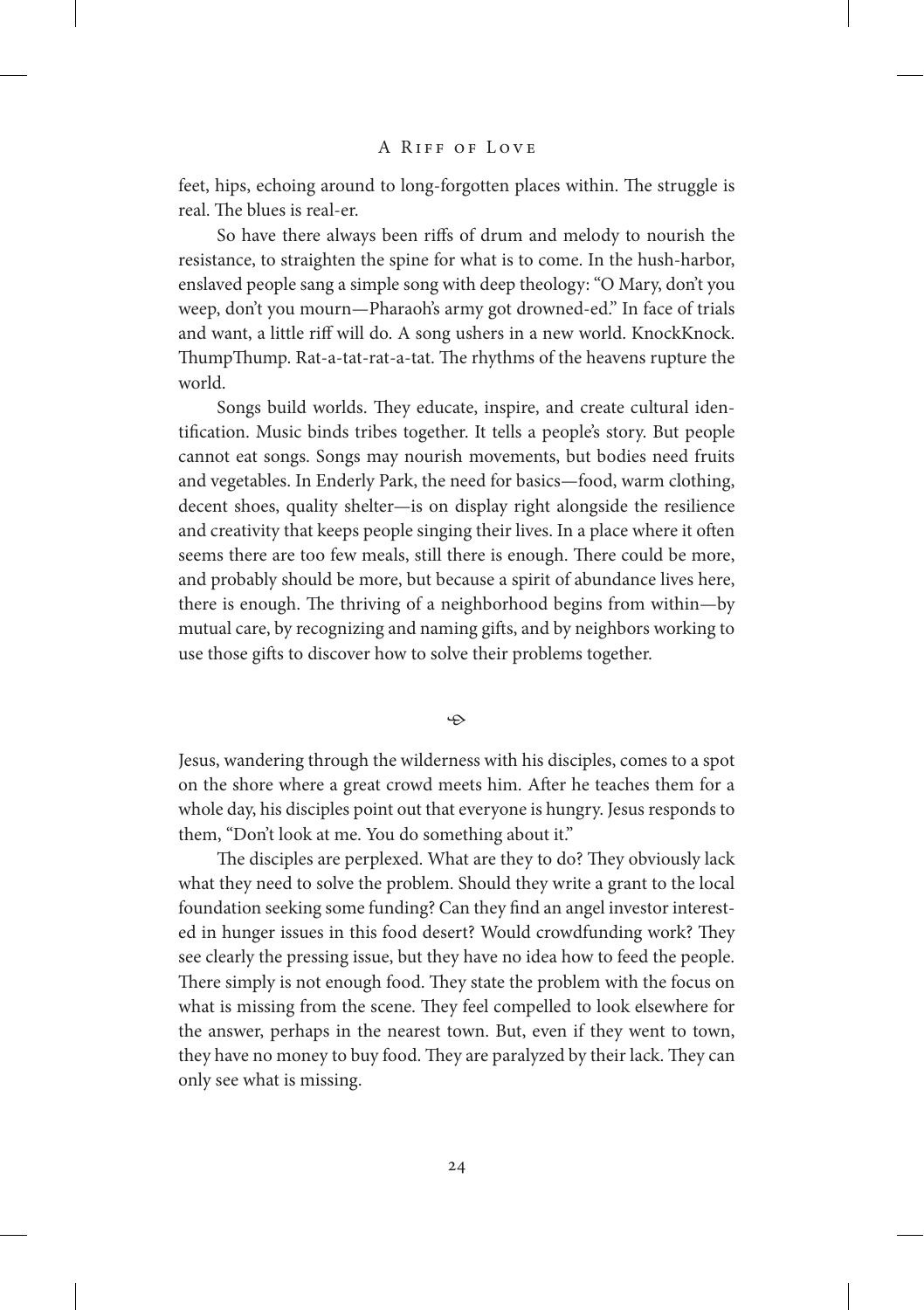Jesus, the great community organizer, asks them, "What is here now? What do we have?" He is not interested in what they don't have.

"Teacher, we have five small loaves of bread and two fish from a peasant boy."

They have a riff. Jesus takes their little offering while everyone in the amphitheater watches. All five thousand men, plus women and children, who, it's worth remembering, ought to count also, have their eyes trained on the Teacher. He begins to work off the riff given to him. He is composing on the spot. He sends an idea over to the disciples, asking them to help him. He improvises a song heavenward. And then he invites the crowd to join in their own feeding, using only what they already have. One section of people after another breaks a loaf, shares a fish. They join in the song until everyone is full, and there is yet more food that goes uneaten. From almost nothing, just a little riff of a meal, a banquet is born. Soon they are flourishing, if only for a moment, before heading back into the heat of the Roman occupation. They are thriving from a riff.

The story of the feeding of the five thousand is a narrative about Abundance. With thousands of poor Palestinian peasants gathered together, Jesus brings among them two key ingredients—imagination and power. When the disciples look out at the crowd, they can only imagine a disaster coming. Their imaginations have been formed by Scarcity, a tyrant who insists that there is never enough, that what is needed is always somewhere else. Living in a world where everyone believes in Scarcity (Caesar's house is ruled by it, as are his armies, and his financial advisors, and his business interests) has taken the imaginations of the people gathered, including Jesus's disciples, and deadened them. They can only see what is missing.

It is no surprise that the one who disrupts Scarcity's narrative is a child. He comes forth with a little offering. He still has his imagination, still thinks he can do big things with his little gifts, still believes he can make his dreams come true. There is no wall around his heart yet, and the streets of ancient, occupied Palestine have not yet taken the softness of his spirit. He finds an easy companion in Jesus. And in Jesus, the boy and the crowd have someone who can combine Abundance's imagination with power. Jesus has power, wonder-working power, and at least some of that power is because his imagination is at least as big as the boy's. Jesus believes that all the people who did not get counted—the wild-eyed children playing on the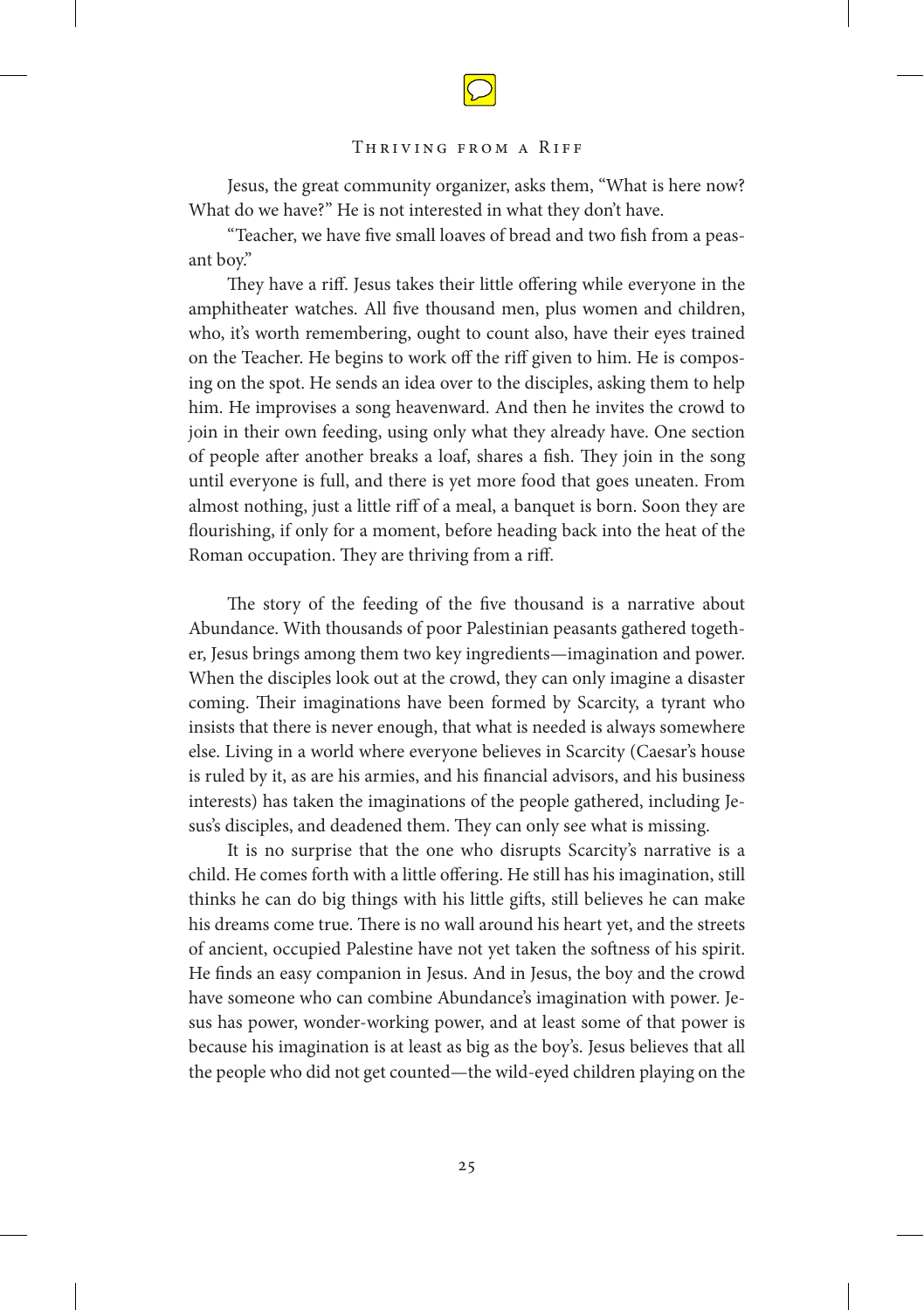edges, the wise and weary mamas—have more than can be seen. Among the people are immense gifts ready to be shared.

 Now I'm not saying that Jesus did not make food appear out of thin air. If anybody could, it was him. But I know how children operate—little gifts tucked in pockets, gentle spirits ever ready to share. And I've been observing mamas my whole life—raised by one, married to another, nurtured by many others. Those Palestinian mamas didn't just head out for the day, babies in tow, with nothing hidden in their bags. Wonders happen—symphonies are composed!—not just when manna falls from the heavens, but when regular people start putting what they have together to help meet each other's needs. The power that transforms Jesus's words into bread and fish, and his congregation's hunger into a banquet, is the kind of power that believes in abundance, and is willing to give from abundance without fear.

When the shine came off the bank towers in Charlotte, following the release of the Chetty study in 2014 regarding the scarcity of opportunity, municipal and civic leaders in town scrambled to respond. The city has a long history of making policy change in a way that preserves the appearance of good, genteel politics on the outside, while maintaining the same fortress of scarcity on the inside. The initial reaction to the Chetty study was no different. One common denial was that while the study was good, its methodology did not fit well with Charlotte because of the peculiar nature of the place. Others appealed to the city's resolve to work together, an appeal that failed to account for the fact that people had been working together, and economic inequality was still historically bad. Eventually, the formal response was the formation of a "task force," a panel of experts to study the problem and return with recommendations as to courses of action.

Halfway through the task force's study, some public interviews began to appear regarding the process and what the panel was learning. One article, written in March 2016, noted that "some members of the task force found themselves surprised at the wish of some poor families for their children to remain in neighborhood schools and not be bussed to higherperforming schools."3 Among the panel of experts, it was news that parents in poor neighborhoods wanted to live in better neighborhoods without having to move. That surprise is born from the imagination impoverished by that old tyrant Scarcity. The idea that the good life is accessible only by proximity to the wealthy misses the ways that goodness thrives in places

<sup>3.</sup> Boschma and Deruy, "Where Children Rarely Escape Poverty."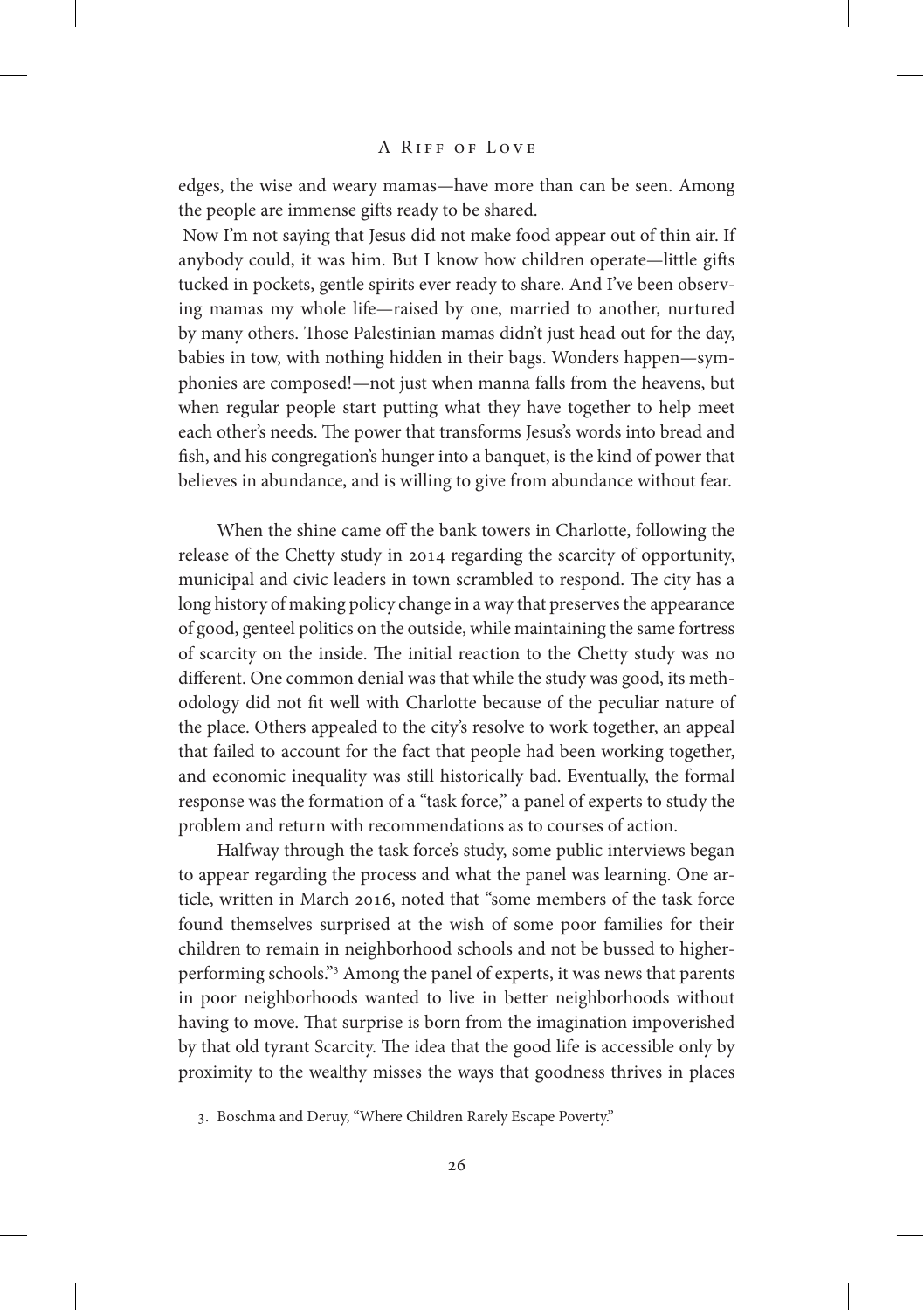like Enderly Park, through little riffs of neighborliness. The parents in opportunity deserts saw the possibility already in their neighborhoods. *They were* the possibility already in their neighborhoods. They lived out of the abundant imagination that made their lives possible each day. But they lacked the organized power needed to make important changes for themselves and their children.

Scarcity teaches that making change is the domain of the "expert." Experts come from far off neighborhoods and towns. They charge fees and receive grants to enter into communities with answers and programs and recommendations, things they gleaned from task forces and boards of inquiry and publications on "best practices." But what is missing from poor neighborhoods is not expertise. Poor people understand their lives—and the reasons they remain poor—perfectly well. What is missing from their lives is power. The power to institute change in suffering places is almost always held by someone who is not poor, someone who belongs outside that place. Government institutions, developers, non-profit organizations, police, doctors, legislators, and even ministers almost all live elsewhere and locate the power of their institutions elsewhere, on the outside of poor communities. When change is led by experts, who are funded and employed from outside a community, then the change-makers are accountable to someone else, someone other than the people whose lives their work is supposed to affect. This process, enacted by foundations, caseworkers, churches, nonprofits, grantmakers, and task forces, keeps the power and the responsibility for making change outside of those most directly affected by the problems a community experiences.

Communities have within them the assets they need to develop the solutions to their problems. Even the poorest place has a basket of loaves and fish. Organizing people to act on issues that matter to them starts with drawing out the gifts and assets of a community, and binding people together to work and share in building solutions. A community's problems are best solved by the members of the community joining together to work in common, employing experts and outsiders only as needed. As an organizer friend tells me often, "Those closest to the problem are closest to the solution."4

<sup>4.</sup> I've learned this—and much more—from amalia deloney, a good friend and brilliant organizer.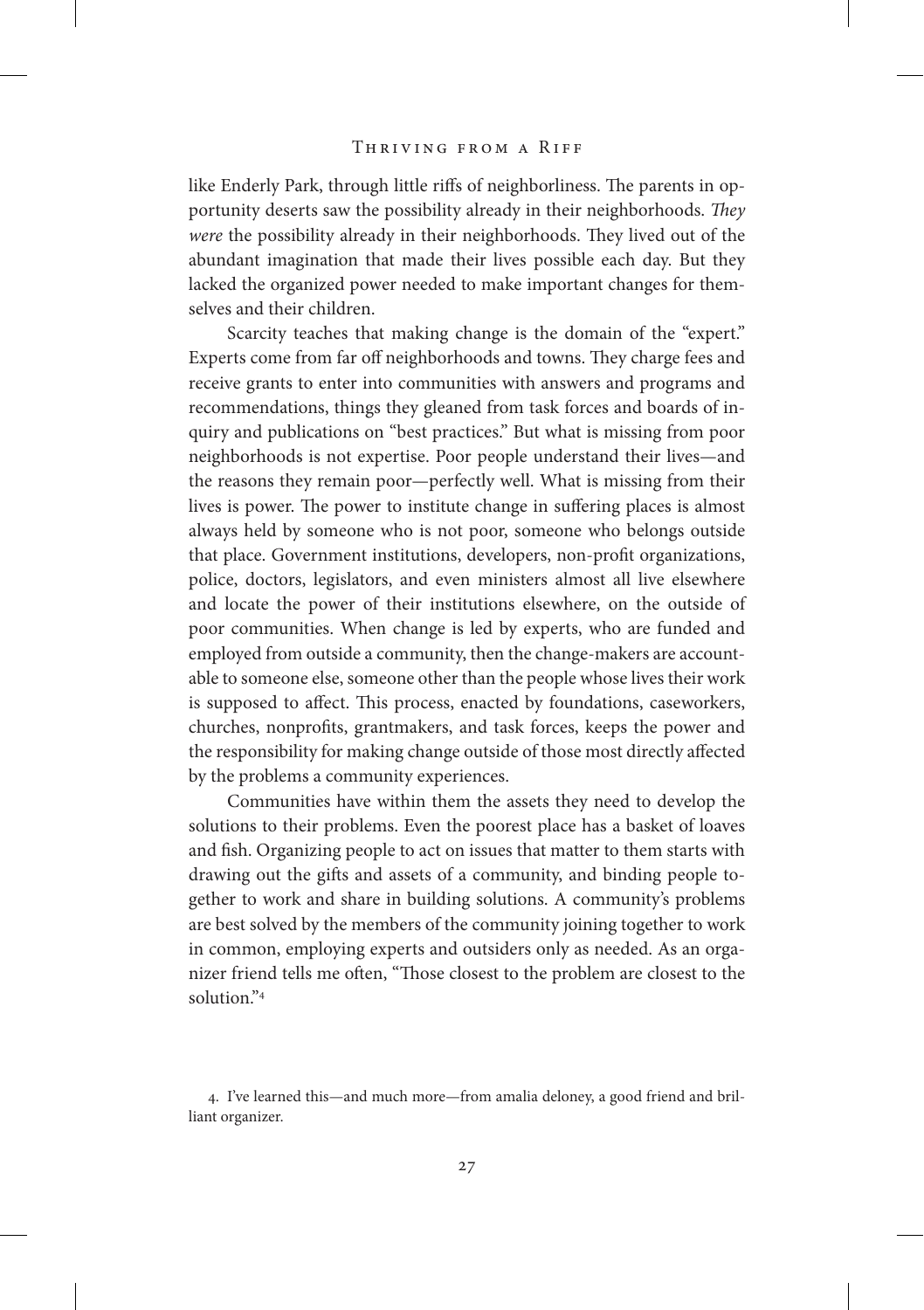•

The story of the gospels shows Jesus and his band of disciples wandering through the Palestinian countryside, eventually headed toward Jerusalem, the seat of political, economic, and religious power in their region. The last week of his life will be spent there, as the long-brewing conflict between him and the imperial authorities will reach its climax. When the band of castoffs finally make to the capital, they announce Jesus's curious sort of power by having him enter the city with a performance of street theater. He enters the gates, greeted by throngs of excited people, on a humble donkey rather than a large war horse. He claims to be king, but not in the way common to rulers of his day. He lampoons the whole system by coming in humility proclaiming a different sort of reign.

Jesus's last week on earth keeps moving toward its conclusion when he gathers his followers together for the last time to share a meal. The remembrance of this meal is to become a central moment in all of the Christian theology to follow. This peculiar God, being found in human form, has chosen an odd group of nobodies in an occupied state in a relatively obscure part of the world, and has sat down to eat supper with them. This is strange.

While they are dining together, Jesus takes the most ordinary elements of the meal, bread and wine, and uses them as a riff on which Christian theology is still building. For two millennia, this little improvisation on the elements of a regular meal has been the central act in Christian worship gatherings. Jesus, the host of the meal, takes bread, breaks it, and begins spinning out the meaning of it. The bread is his body, he says. The ordinary loaf, shared with ordinary people, is the body—the form, the being, the substance—of the God who comes to us enfleshed as the peasant king, as one of the despised ones. He hits the blue notes, emphasizing that this will be the last time they eat together until "that great gettin'-up morning." The wine—just a little of it!—is his blood, he tells them. It is the life that flows through the veins of the one whose breath creates and sustains the universe. The existence of everything that is depends on the contents of this cup, and Jesus is offering a share of it with his friends. They will eat and drink of it, and then they will find themselves swallowed up by this life they are taking into their bodies. They eat the meal, but the meal consumes them.

What is happening in that little meal is not the institution of a symbol world to be contained inside a sanctuary. What is happening is the fracturing of everything thought to be true about the way the world works.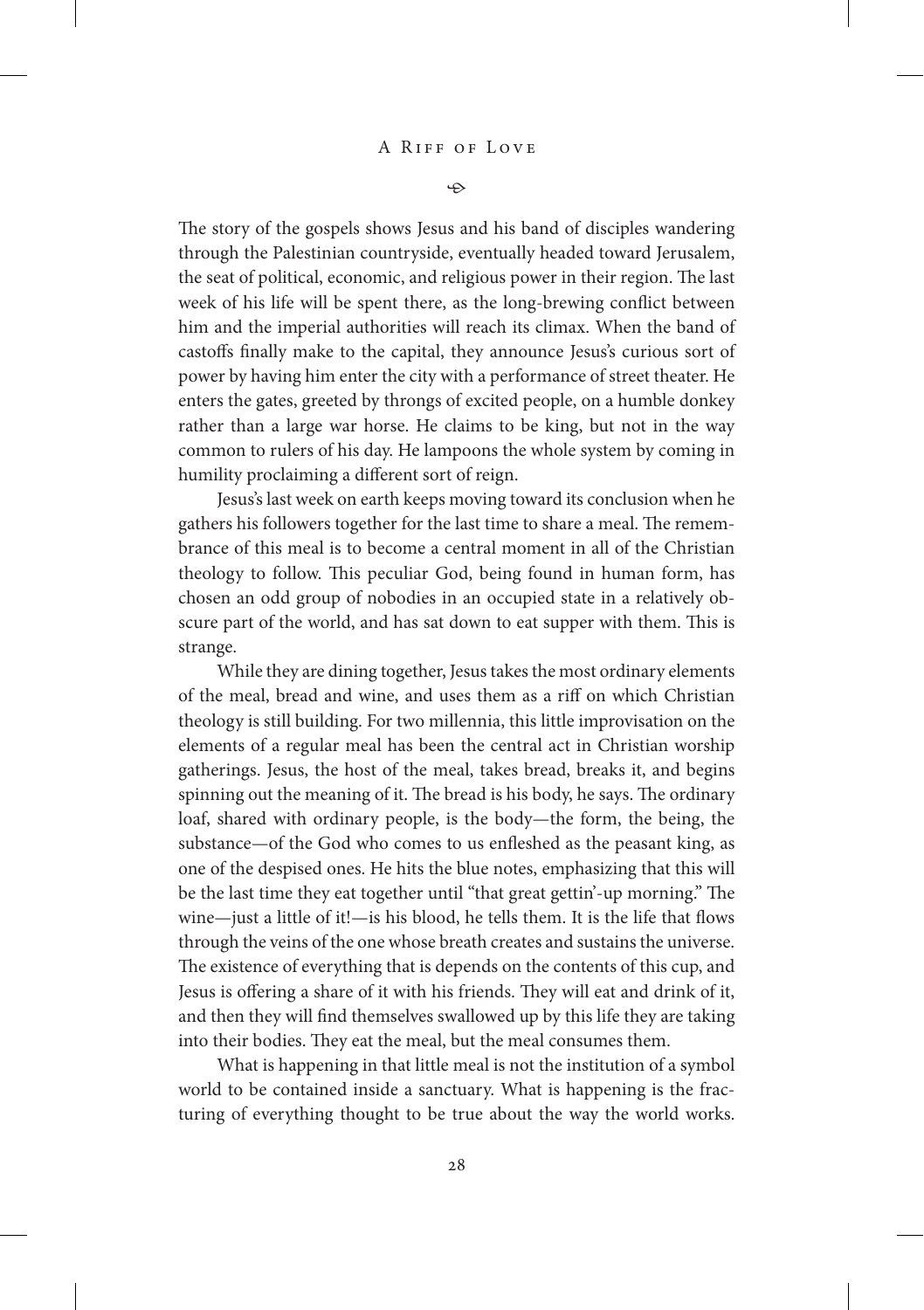The rupture of the normal order of things will continue to be worked out through the Triduum of Good Friday, Holy Saturday, and Easter Sunday. In the room sits the God of the universe, one sometimes called "omnipotent," possessing all power. This God is using the plain stuff of the world to redistribute power. The illusions of empire, that power is best centralized and wealth is best trickled up, are being shattered in an unremarkable room by a riff on ordinary ingredients. The meal enacts the structure of God's power in the world. That power is given form in sharing, in love that gives itself away for the sake of friends. The depth of one ordinary meal of bread and wine transfigures all of our ordinary meals. The revolution starts at the Table, where the God of creation joins friends and reorients lives back to God and out to one another.

God's dream is as plain as the thriving of family—both blood family and neighborly kinship family—at a banquet. The dream is made manifest in the riff on bread and wine. God's dream persists. Even now, it thrums through veins, this power begging to be given away. And the more it is given, the more powerful it becomes.

The Annunciation of good news, when it comes, is always a blessed surprise, a rift in the world of fear and brokenness we inhabit. The blood will never lose its power, and its power keeps showing up in places we never expect, offering a riff on which to build an improvisation of beauty. At the trap house, while I was looking for Monique, good news came to me in a surprise I never could have expected. "That's not a white man!" Ray only needed a couple of words, and the house party was back on. Before he popped around the corner, all of us were all acting out the drama the world had spelled out long before that night. Ray gave us a new song to sing and a laugh to share. And Anthony went to summer camp, for eight full weeks. He adored it so much that he cried all the way through the closing ceremony, and for an hour after that.

A good riff sticks in the ears. Ray's riff stuck in my ears and buried itself down deep within me. I am still unwrapping what it means, and still questioning whether I am worthy of such a gift. But good gifts are not given only to worthy recipients. This was a gift to keep learning to live into, both an affirmation in the present and a riff with which to keep improvising the world to come.

*That's not a white man*. Basie strikes up the band.